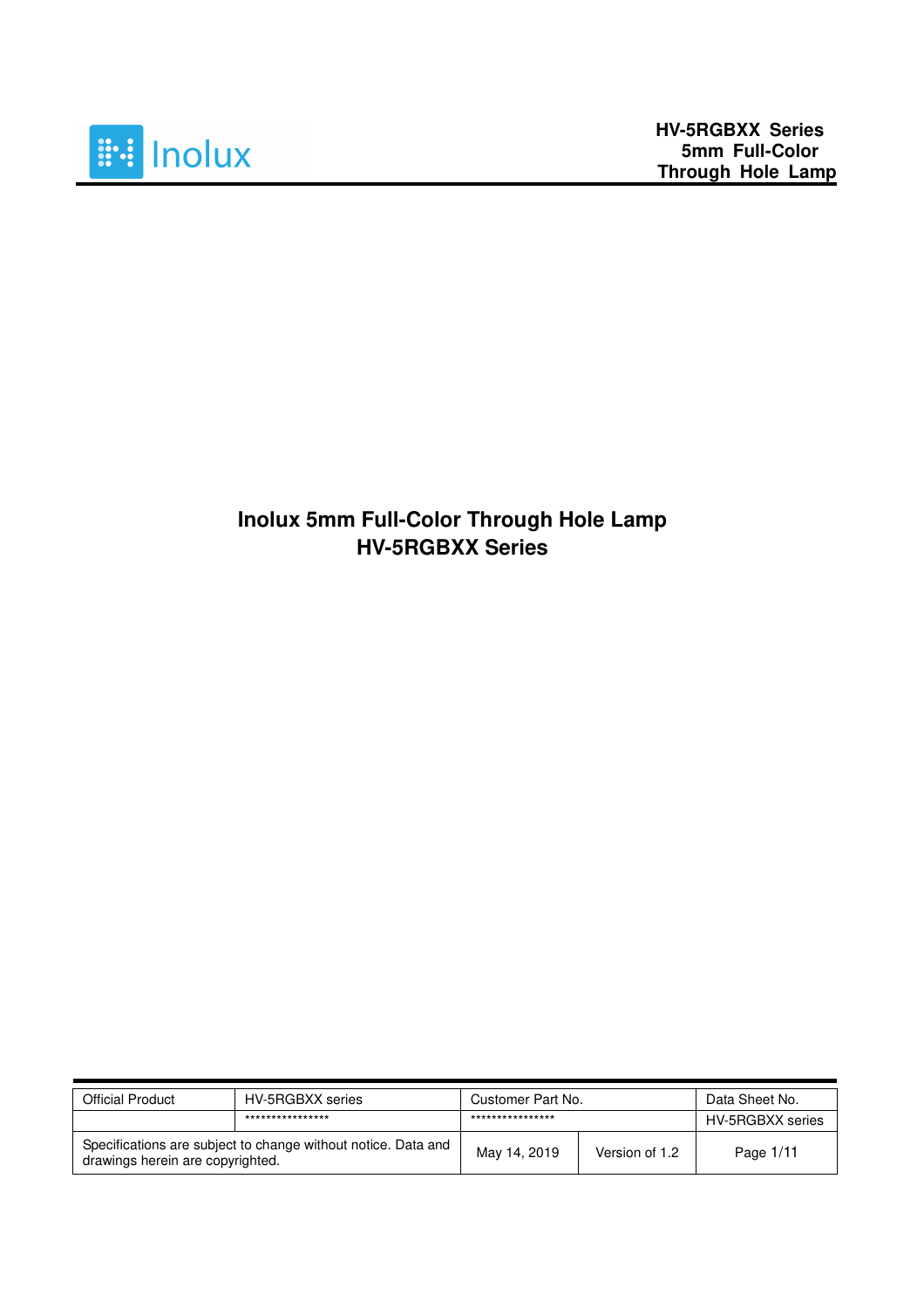

## **DISCLAIMER**

INOLUX reserves the right to make changes without further notice to any products herein to improve reliability, function or design. INOLUX does not assume any liability arising out of the application or use of any product or circuit described herein; neither does it convey any license under its patent rights, nor the rights of others.

## **LIFE SUPPORT POLICY**

INOLUX's products are not authorized for use as critical components in life support devices or systems without the express written approval of the President of INOLUX or INOLUX INTERNATIONAL. As used herein:

1. Life support devices or systems are devices or systems which, (a) are intended for surgical implant into the body, or (b) support or sustain life, and (c) whose failure to perform when properly used in accordance with instructions for use provided in the labeling, can be reasonably expected to result in a significant injury of the user.

2. A critical component in any component of a life support device or system whose failure to perform can be reasonably expected to cause the failure of the life support device or system, or to affect its safety or effectiveness.

| <b>Official Product</b>                                                                           | HV-5RGBXX series | Customer Part No. |                | Data Sheet No.   |
|---------------------------------------------------------------------------------------------------|------------------|-------------------|----------------|------------------|
|                                                                                                   | **************** | ****************  |                | HV-5RGBXX series |
| Specifications are subject to change without notice. Data and<br>drawings herein are copyrighted. |                  | May 14, 2019      | Version of 1.2 | Page 2/11        |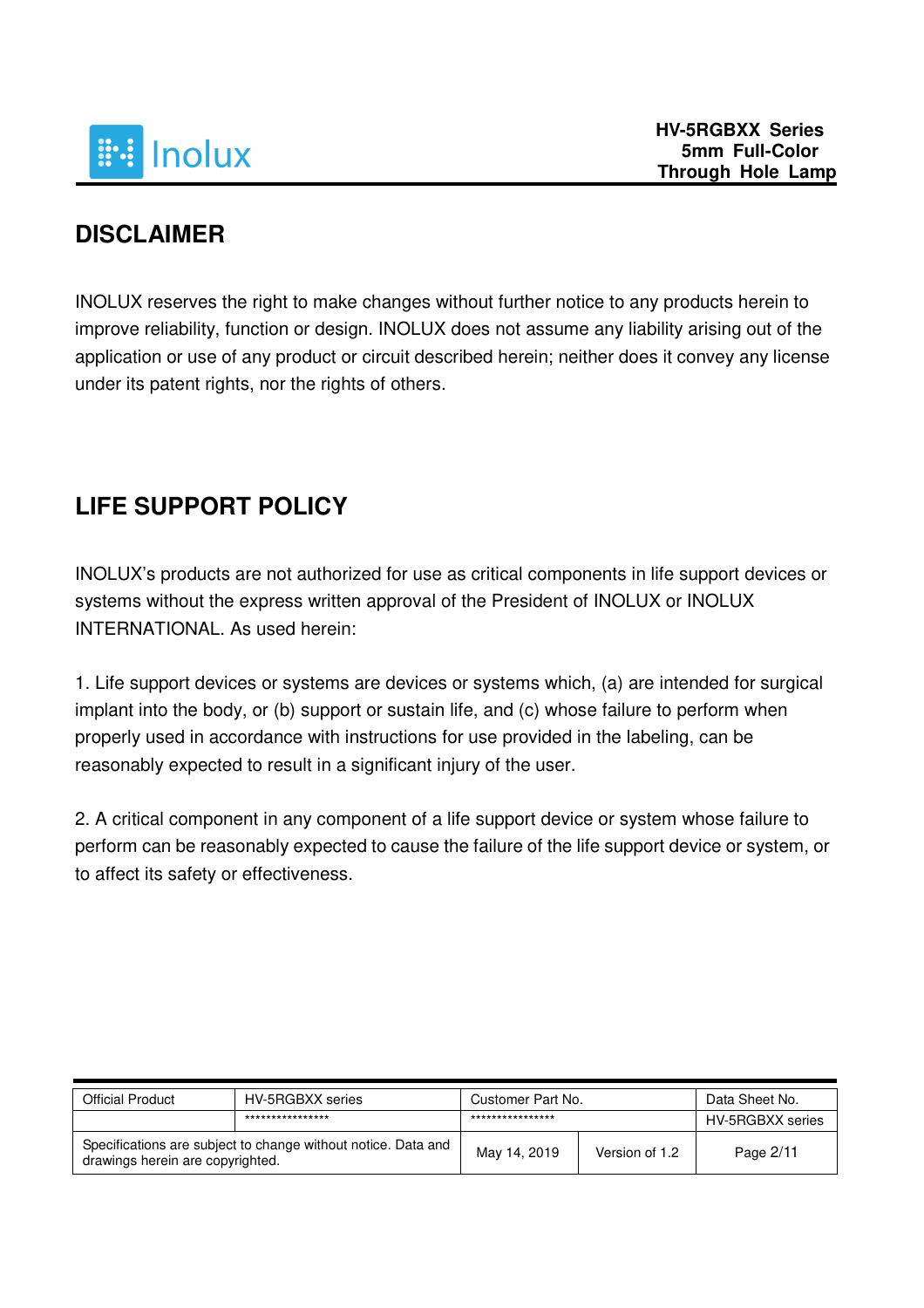

# **Orderable Information**

| V<br>$\blacksquare$ | 5 R G B X X -      |                      |                      |
|---------------------|--------------------|----------------------|----------------------|
|                     |                    |                      |                      |
| <b>Series Name</b>  | <b>Color Code</b>  | <b>Viewing Angle</b> | <b>Customer Code</b> |
| $HV=$               | $RGB =$            | $25 = 25^\circ$      | $YYYY=$              |
| Inolux Through      | l632nm AllnGaP Red | $60 = 60^{\circ}$    | Customer code        |
| Hole Lamp           | 520nm InGaN Green  |                      |                      |
|                     | 470nm InGaN Blue   |                      |                      |

| <b>Official Product</b>                                                                           | HV-5RGBXX series | Customer Part No. |                | Data Sheet No.   |
|---------------------------------------------------------------------------------------------------|------------------|-------------------|----------------|------------------|
|                                                                                                   | **************** | ****************  |                | HV-5RGBXX series |
| Specifications are subject to change without notice. Data and<br>drawings herein are copyrighted. |                  | May 14, 2019      | Version of 1.2 | Page 3/11        |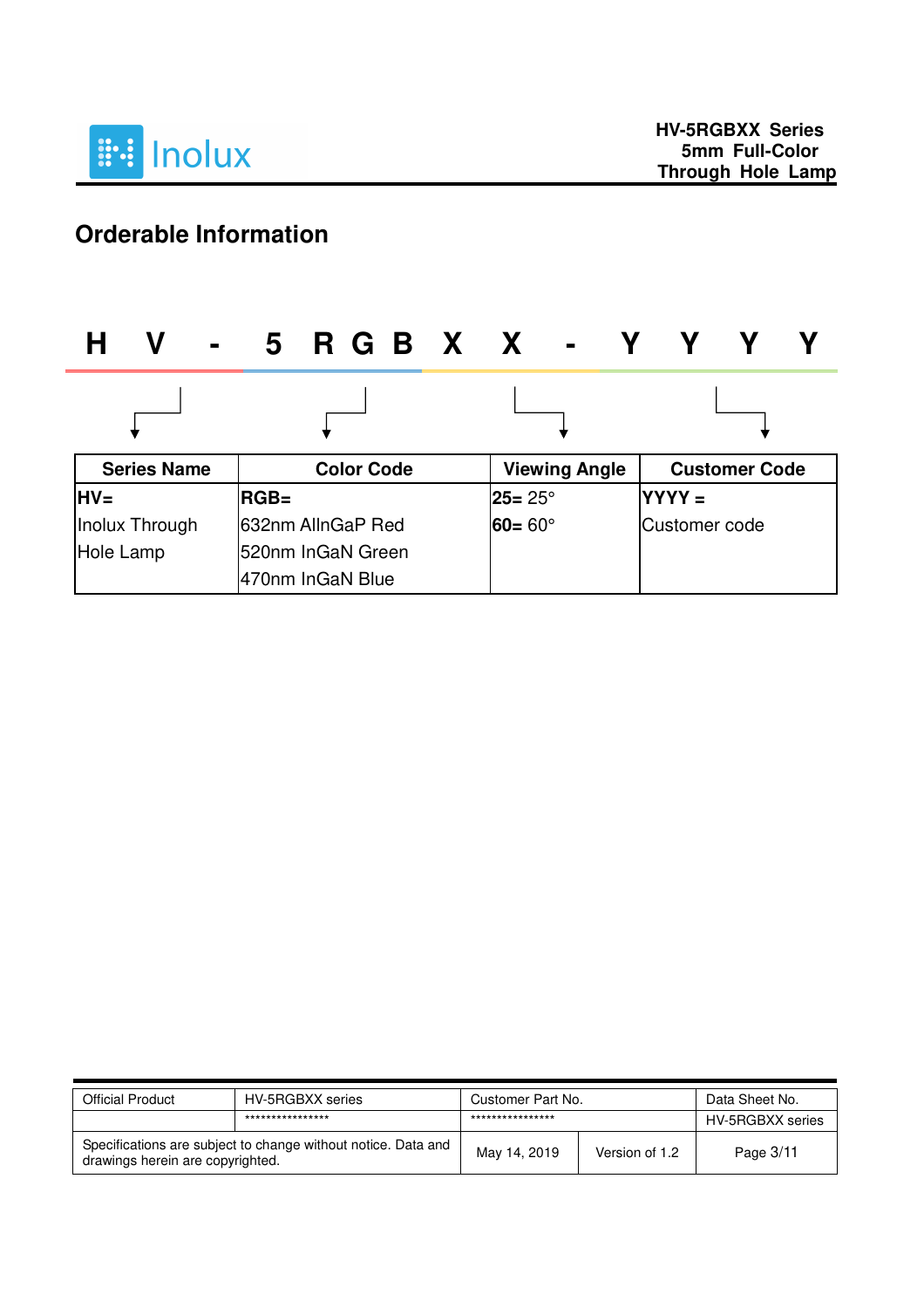

## **Features:**

- Full-Color
- Popular 5mm through hole package
- White Clear Lens
- AllnGaP/InGaN technology
- Solid state reliability
- Special packaging available upon request



-All Dimensions are in millimeters

 $-$ Tolerance =  $+/$ - 0.25mm

| <b>Official Product</b>                                                                           | HV-5RGBXX series | Customer Part No. |                | Data Sheet No.   |
|---------------------------------------------------------------------------------------------------|------------------|-------------------|----------------|------------------|
|                                                                                                   | **************** | ****************  |                | HV-5RGBXX series |
| Specifications are subject to change without notice. Data and<br>drawings herein are copyrighted. |                  | May 14, 2019      | Version of 1.2 | Page $4/11$      |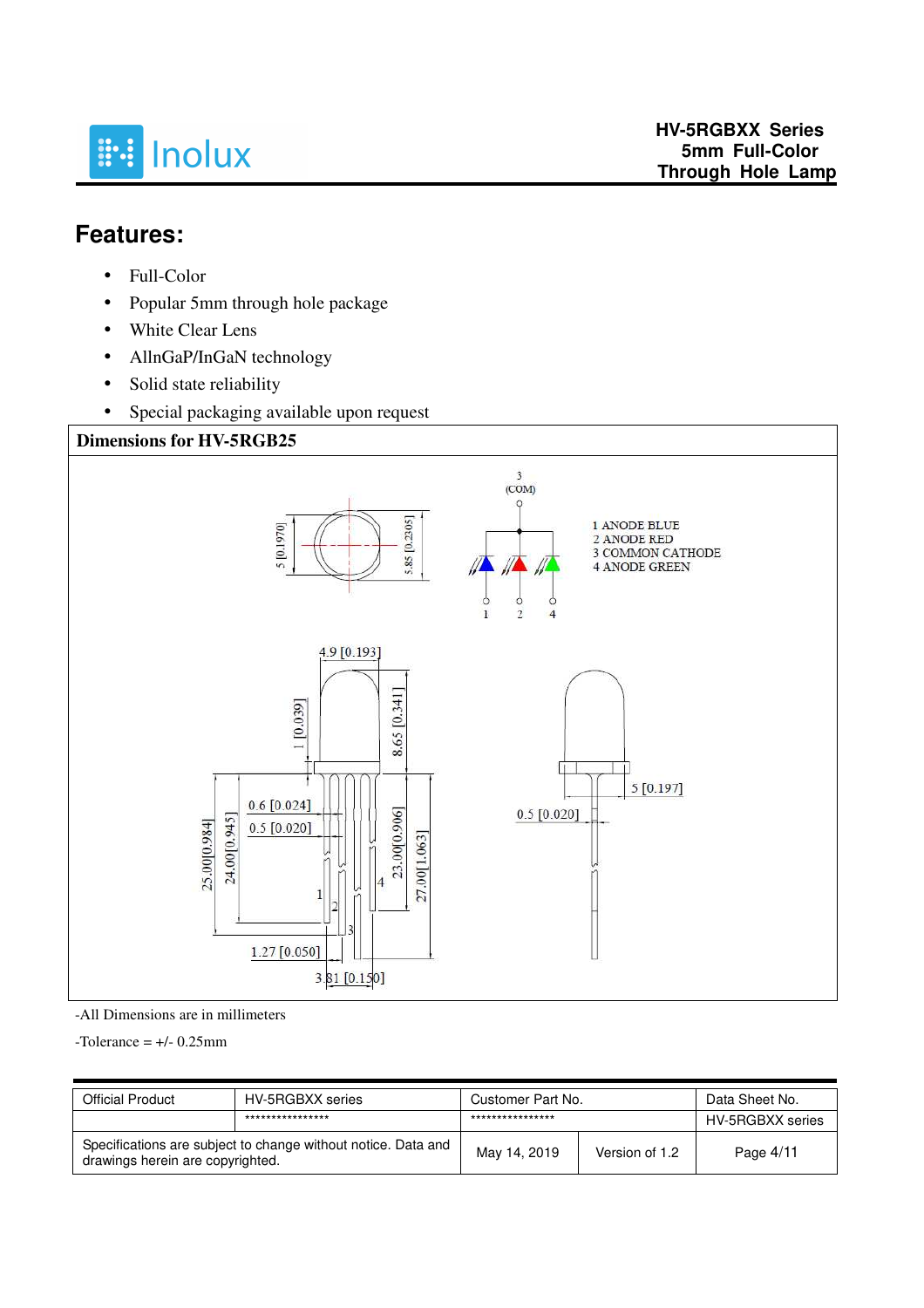

### **HV-5RGBXX Series 5mm Full-Color Through Hole Lamp**

#### **Dimensions for HV-5RGB60**



-All Dimensions are in millimeters

 $-$ Tolerance =  $+/- 0.25$ mm

| Official Product                                                                                  | HV-5RGBXX series | Customer Part No. |                | Data Sheet No.   |
|---------------------------------------------------------------------------------------------------|------------------|-------------------|----------------|------------------|
|                                                                                                   | **************** | ****************  |                | HV-5RGBXX series |
| Specifications are subject to change without notice. Data and<br>drawings herein are copyrighted. |                  | May 14, 2019      | Version of 1.2 | Page 5/11        |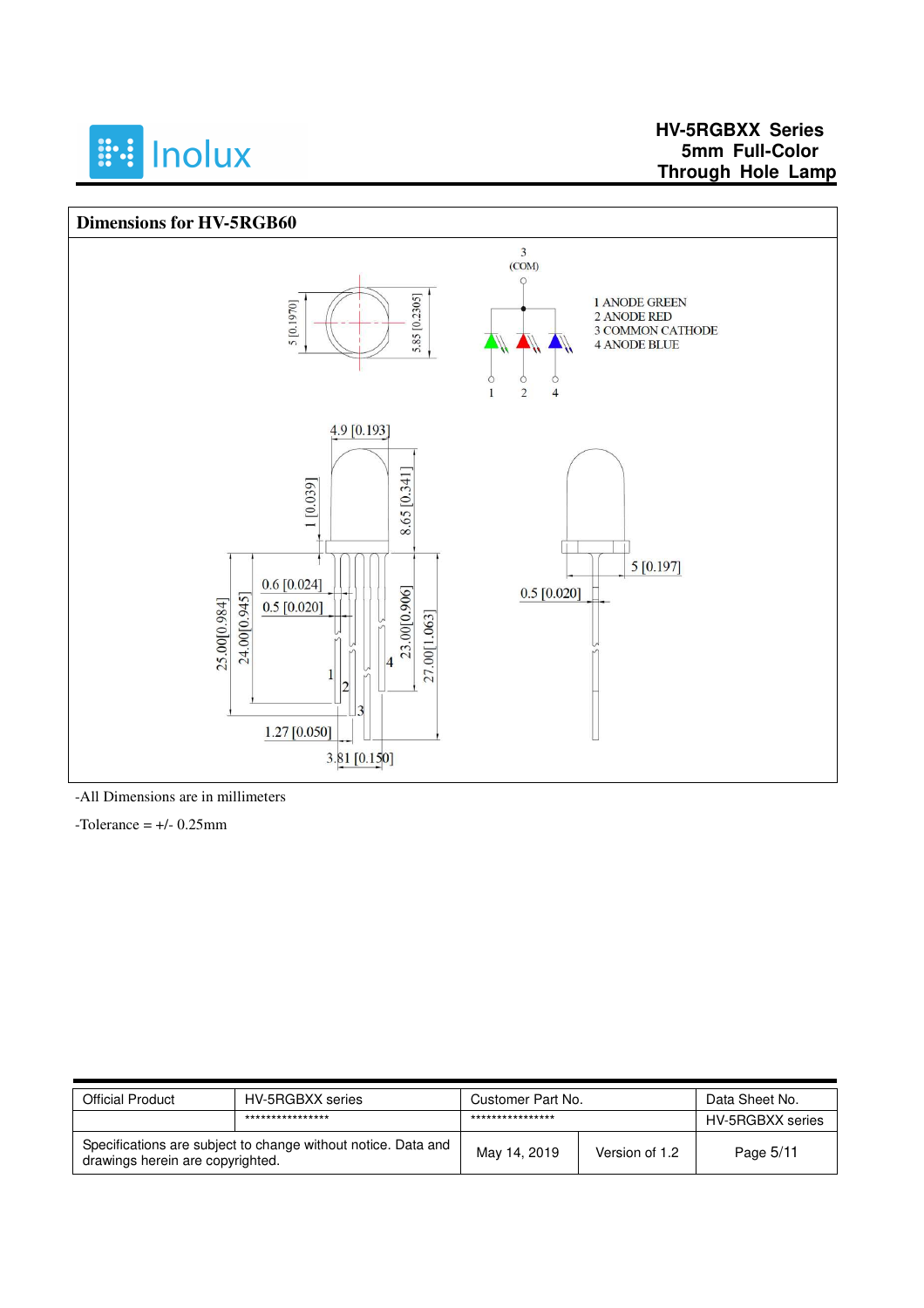

# **Absolute Maximum Ratings at Ta=25C**

| <b>Parameter</b>                                           | <b>Symbol</b>              | <b>AllnGaP</b>  | <b>InGaN</b> | Unit      |
|------------------------------------------------------------|----------------------------|-----------------|--------------|-----------|
| <b>Power Dissipation</b>                                   | P <sub>d</sub>             | 65              | 95           | mW        |
| Reverse Voltage                                            | $V_r$                      | 5               |              | V         |
| <b>Forward Current</b>                                     | IF                         | 25              |              | mA        |
| <b>Reverse Current</b>                                     | $\mathop{\rm Ir}\nolimits$ | 10              |              | μA        |
| Peak Current (1/10 Duty Cycle,<br>$0.1$ ms pulse width $)$ | I $F$ (Peak)               | 100             |              | mA        |
| <b>Operating Temperature Range</b>                         | Topr                       | $-40$ to $+80$  |              | $\circ$ C |
| <b>Storage Temperature Range</b>                           | $T_{\rm{stg}}$             | $-40$ to $+100$ |              | $\circ$ C |
| Lead Soldering Temp                                        | T <sub>sol</sub>           | 260             |              | $\circ$ C |

| <b>Official Product</b>                                                                           | HV-5RGBXX series | Customer Part No. |                | Data Sheet No.   |
|---------------------------------------------------------------------------------------------------|------------------|-------------------|----------------|------------------|
|                                                                                                   | **************** | ****************  |                | HV-5RGBXX series |
| Specifications are subject to change without notice. Data and<br>drawings herein are copyrighted. |                  | May 14, 2019      | Version of 1.2 | Page 6/11        |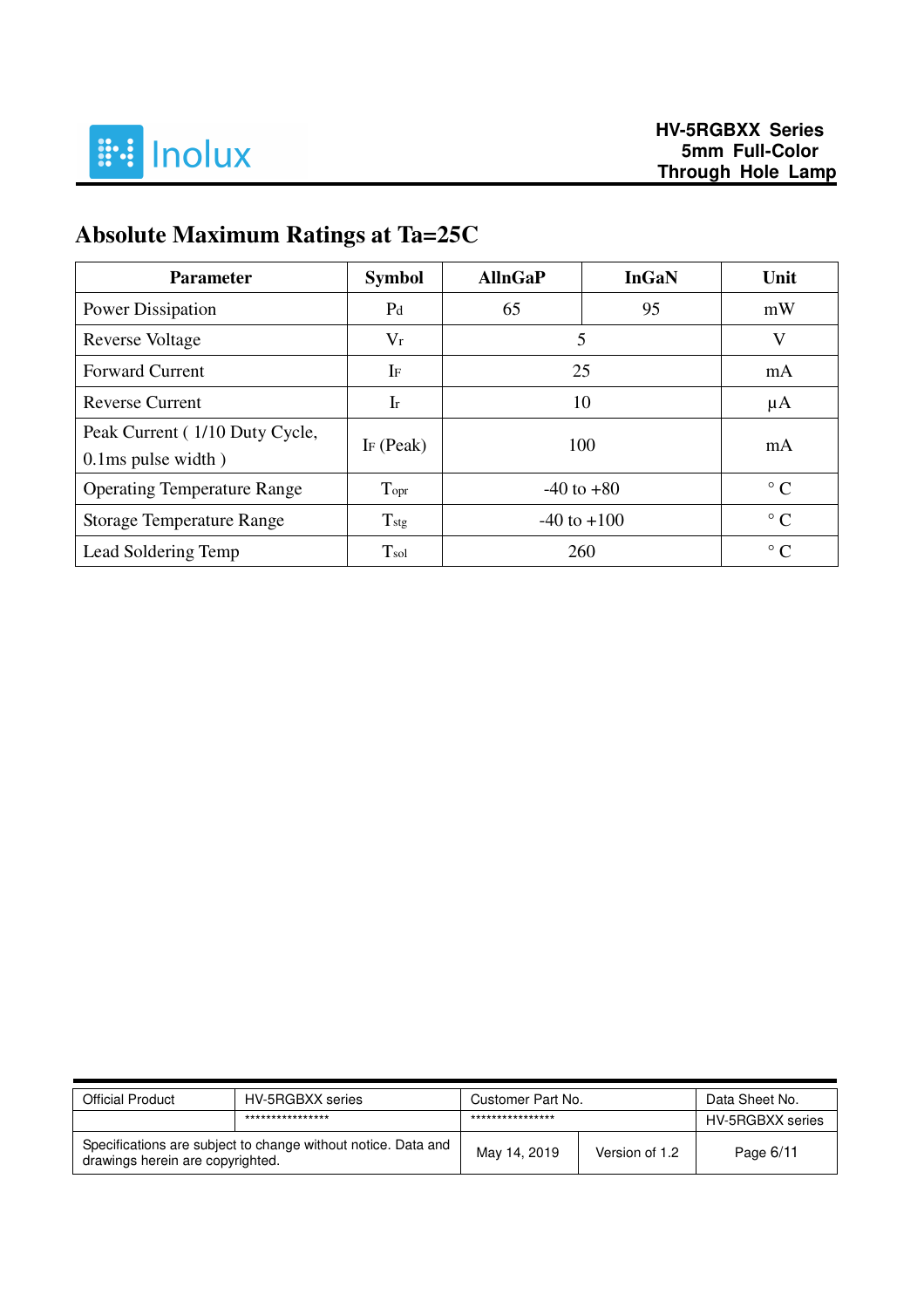

# **Electrical and Optical Characteristic ( @ 25 degree C )**

| <b>Parameter</b>         | R    | G    | B    | <b>Test Condition</b> |
|--------------------------|------|------|------|-----------------------|
| Luminous Intensity:      |      |      |      |                       |
| $Min$ (mcd)              | 1600 | 2000 | 1000 | If= $20mA$            |
| Typ (mcd)                | 3200 | 4000 | 2000 | If= $20mA$            |
| Forward voltage (Vf)     |      |      |      |                       |
| Typ                      | 2.0  | 3.4  | 3.4  | If= $20mA$            |
| Max                      | 2.6  | 3.8  | 3.8  | If= $20mA$            |
| Dominant Wavelength (nm) | 624  | 525  | 470  | If= $20mA$            |
| Viewing Angle (Deg)      | 25   | 25   | 25   | If= $20mA$            |

| <b>Parameter</b>         | $\bf R$ | G    | B   | <b>Test Condition</b> |
|--------------------------|---------|------|-----|-----------------------|
| Luminous Intensity:      |         |      |     |                       |
| $Min$ (mcd)              | 350     | 450  | 250 | If= $20mA$            |
| Typ (mcd)                | 600     | 1000 | 500 | If= $20mA$            |
| Forward voltage (Vf)     |         |      |     |                       |
| Typ                      | 2.0     | 3.4  | 3.4 | If= $20mA$            |
| Max                      | 2.6     | 3.8  | 3.8 | $If=20mA$             |
| Dominant Wavelength (nm) | 624     | 525  | 470 | If= $20mA$            |
| Viewing Angle (Deg)      | 60      | 60   | 60  | $If = 20mA$           |

**-** Brightness tolerance = +/- 10%

| <b>Official Product</b>                                                                           | HV-5RGBXX series | Customer Part No. |                | Data Sheet No.   |
|---------------------------------------------------------------------------------------------------|------------------|-------------------|----------------|------------------|
|                                                                                                   | **************** | ****************  |                | HV-5RGBXX series |
| Specifications are subject to change without notice. Data and<br>drawings herein are copyrighted. |                  | May 14, 2019      | Version of 1.2 | Page 7/11        |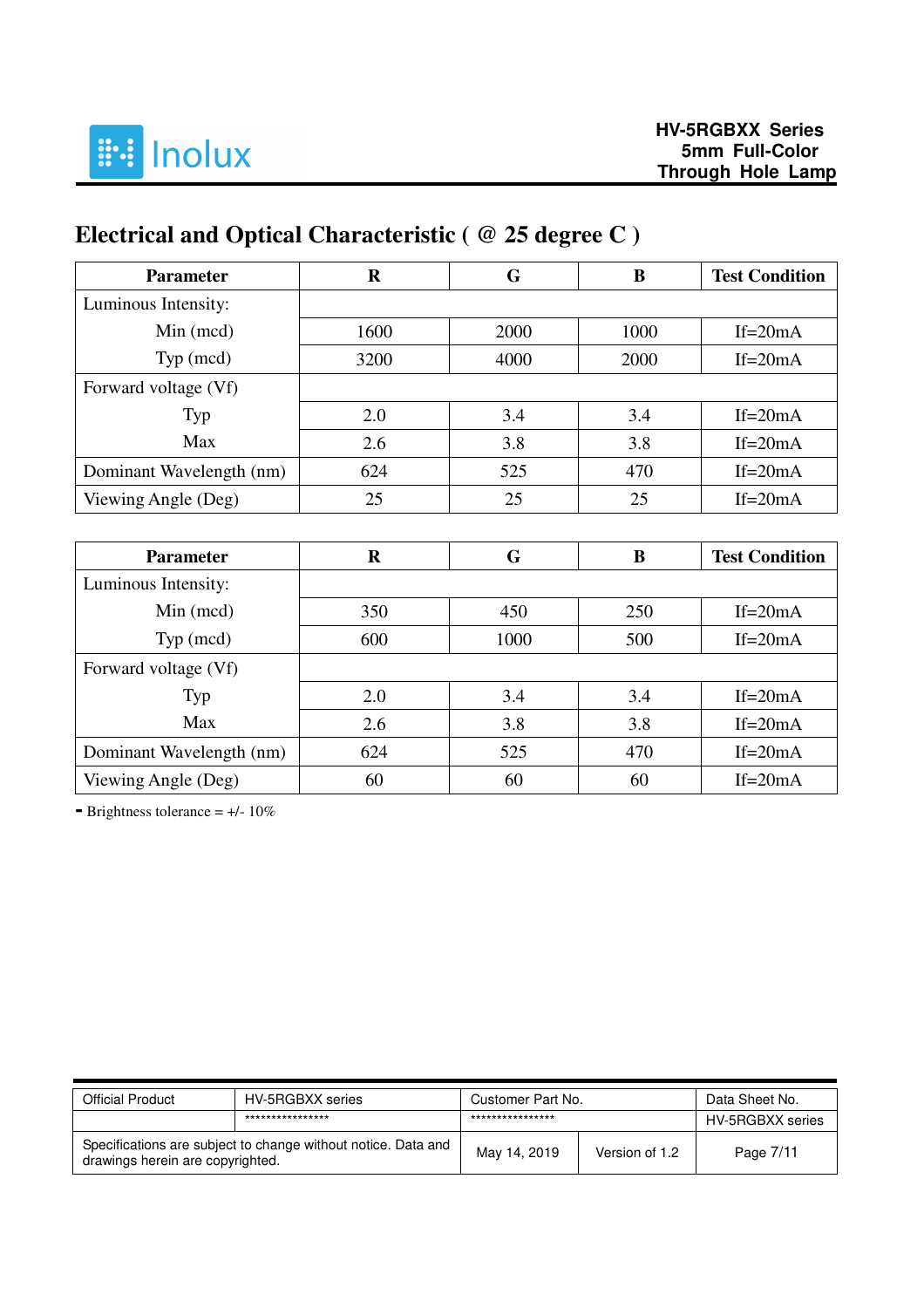



| <b>Official Product</b>                                                                           | HV-5RGBXX series | Customer Part No. |                | Data Sheet No.   |
|---------------------------------------------------------------------------------------------------|------------------|-------------------|----------------|------------------|
|                                                                                                   | **************** | ****************  |                | HV-5RGBXX series |
| Specifications are subject to change without notice. Data and<br>drawings herein are copyrighted. |                  | May 14, 2019      | Version of 1.2 | Page 8/11        |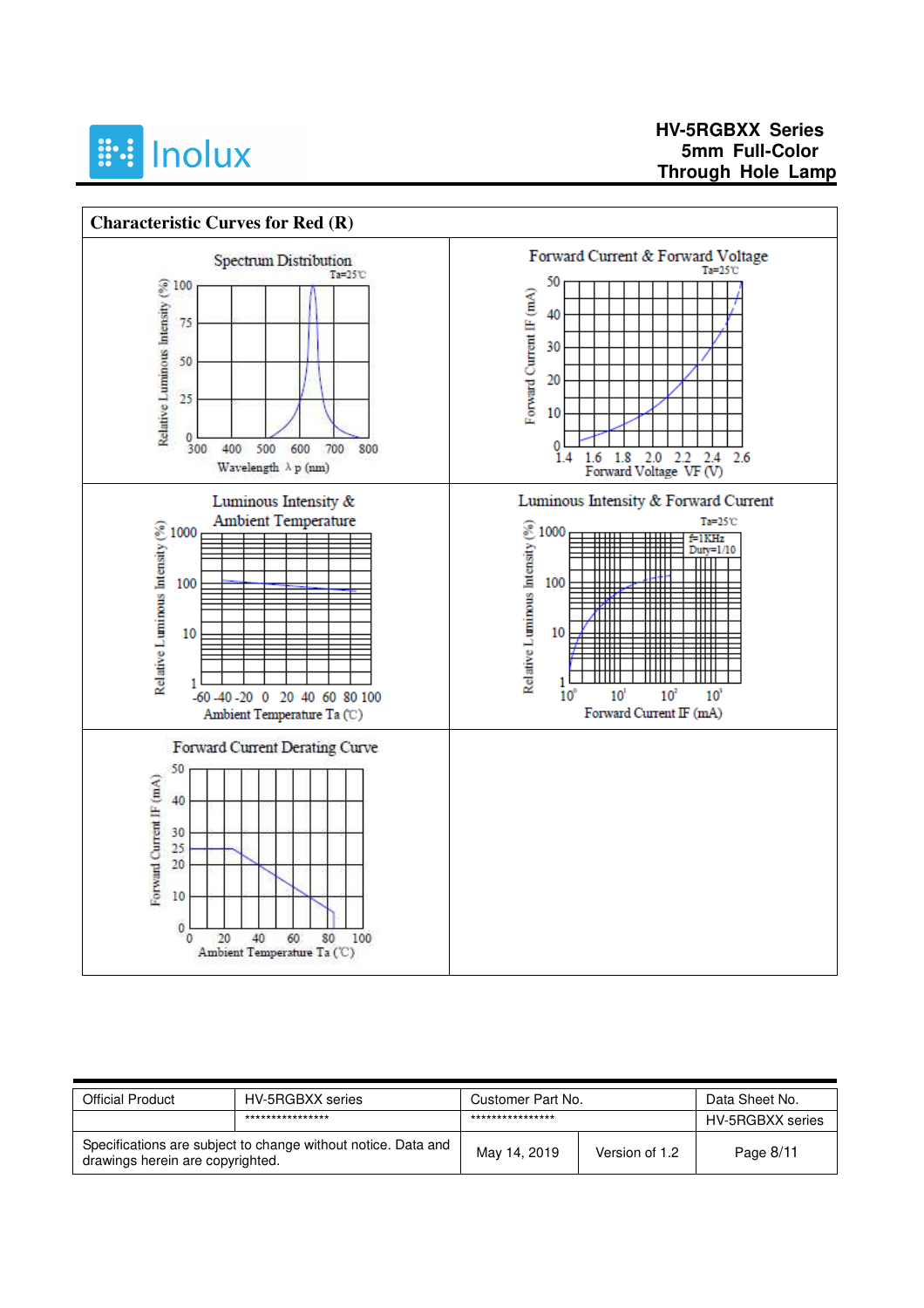

### **HV-5RGBXX Series 5mm Full-Color Through Hole Lamp**



| <b>Official Product</b>                                                                           | HV-5RGBXX series | Customer Part No. |                | Data Sheet No.   |
|---------------------------------------------------------------------------------------------------|------------------|-------------------|----------------|------------------|
|                                                                                                   | **************** | ****************  |                | HV-5RGBXX series |
| Specifications are subject to change without notice. Data and<br>drawings herein are copyrighted. |                  | May 14, 2019      | Version of 1.2 | Page 9/11        |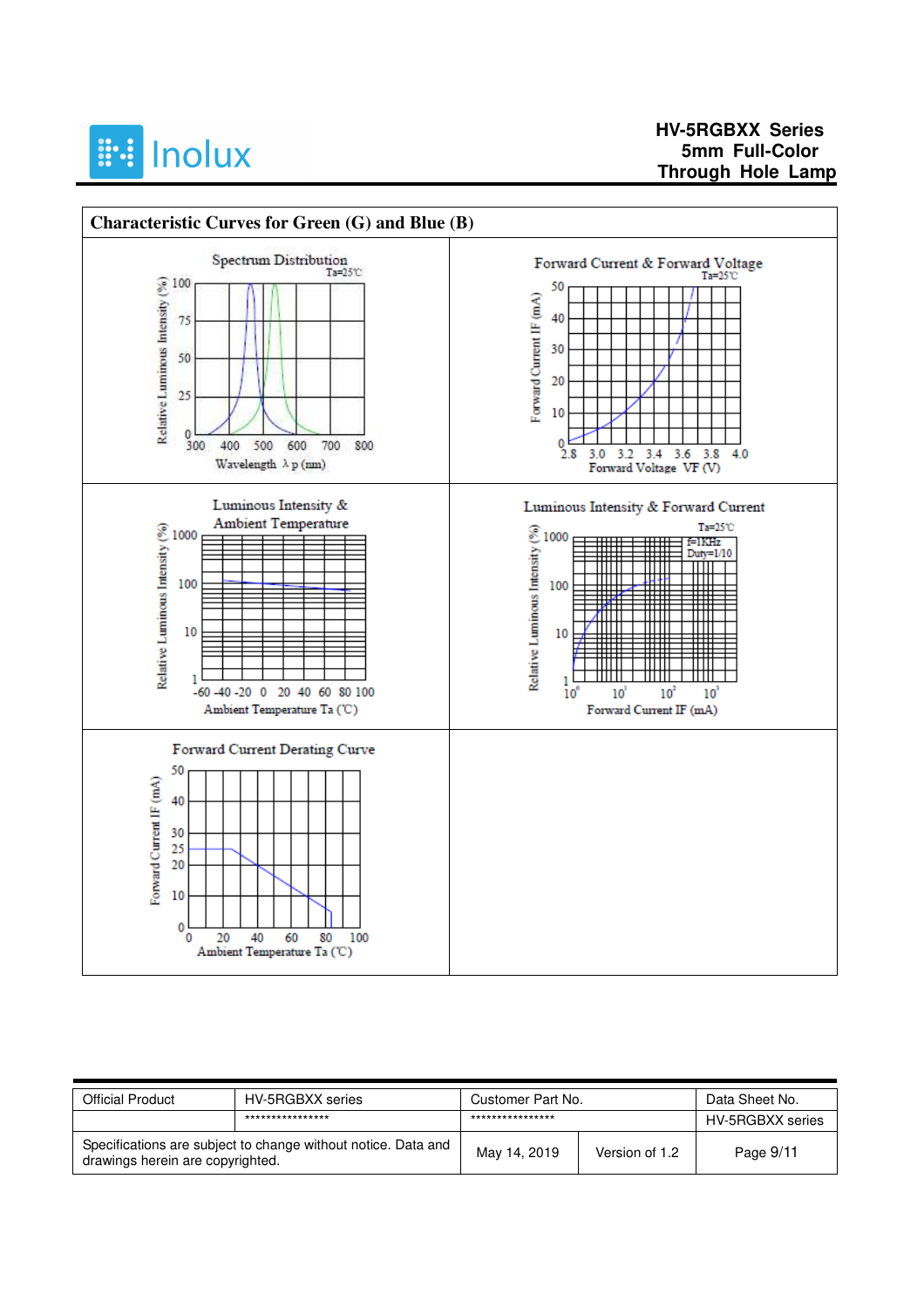

### **HV-5RGBXX Series 5mm Full-Color Through Hole Lamp**



| <b>Official Product</b>                                                                           | HV-5RGBXX series | Customer Part No. |                | Data Sheet No.   |
|---------------------------------------------------------------------------------------------------|------------------|-------------------|----------------|------------------|
|                                                                                                   | **************** | ****************  |                | HV-5RGBXX series |
| Specifications are subject to change without notice. Data and<br>drawings herein are copyrighted. |                  | May 14, 2019      | Version of 1.2 | Page 10/11       |